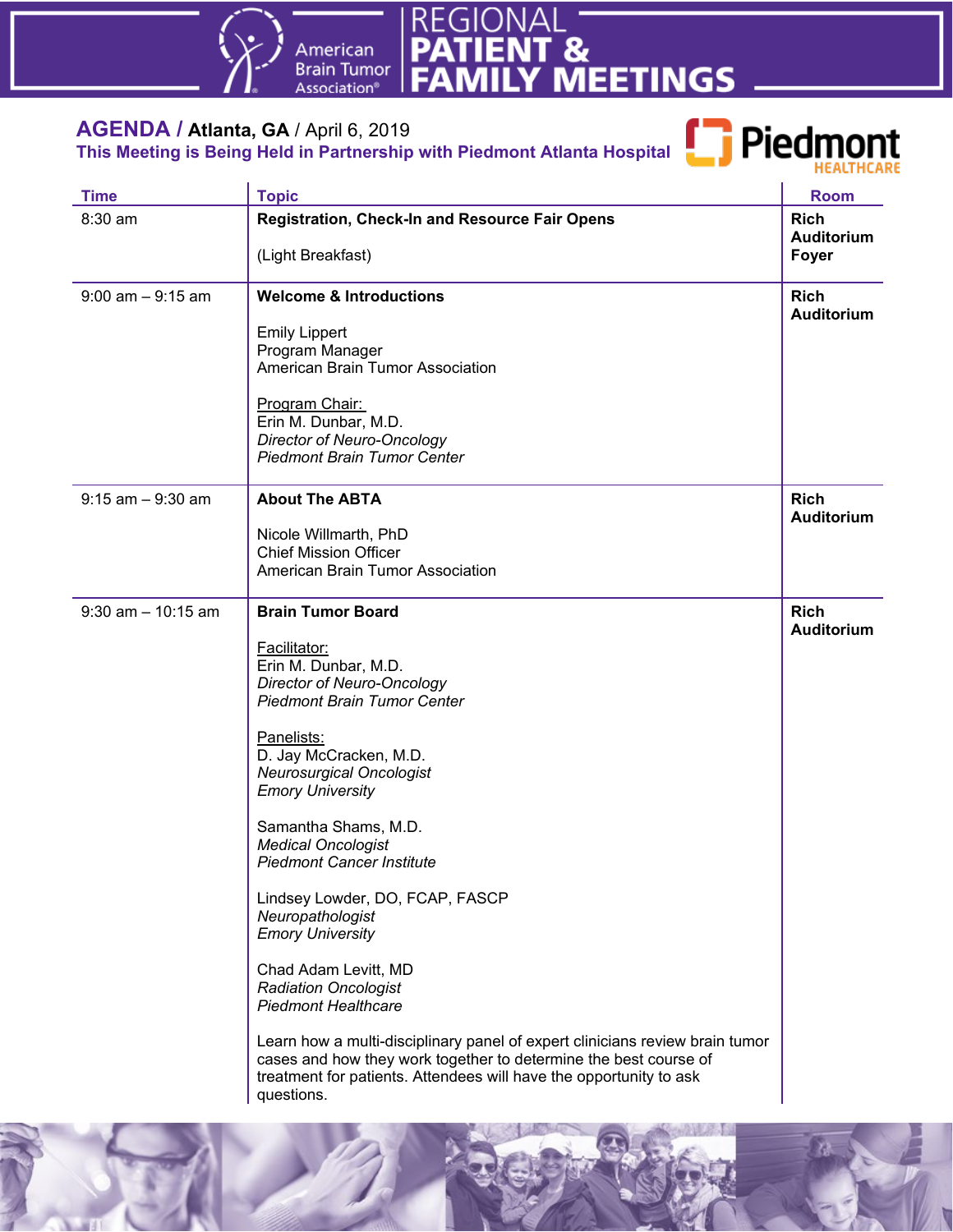



| 10:15 am-11:00am      | <b>Meet the Experts Breakout Session</b>                                                                                                                                                                                                                                                                                                                                                                                                                            | <b>TBD</b>                       |
|-----------------------|---------------------------------------------------------------------------------------------------------------------------------------------------------------------------------------------------------------------------------------------------------------------------------------------------------------------------------------------------------------------------------------------------------------------------------------------------------------------|----------------------------------|
|                       | Talk with the Brain Tumor Board Panel experts about individual tumor<br>types and get your questions answered. Attendees will breakout into tumor<br>type discussion groups led by recognized authorities in their fields.<br>Low Grade, High Grade, & Tumors of the Brain Lining & Nerves will be<br>covered.                                                                                                                                                      |                                  |
| 11:00 am $-$ 11:15 am | <b>Break, Networking and Resource Fair</b>                                                                                                                                                                                                                                                                                                                                                                                                                          |                                  |
| 11:15 am $-$ 12:15 pm | Living with a Brain Tumor: Patient & Caregiver Panel                                                                                                                                                                                                                                                                                                                                                                                                                | <b>Rich</b><br><b>Auditorium</b> |
|                       | Facilitator:                                                                                                                                                                                                                                                                                                                                                                                                                                                        |                                  |
|                       | Erin M. Dunbar, M.D.<br><b>Director of Neuro-Oncology</b>                                                                                                                                                                                                                                                                                                                                                                                                           |                                  |
|                       | <b>Piedmont Brain Tumor Center</b>                                                                                                                                                                                                                                                                                                                                                                                                                                  |                                  |
|                       | Panelists:                                                                                                                                                                                                                                                                                                                                                                                                                                                          |                                  |
|                       | <b>TBD</b>                                                                                                                                                                                                                                                                                                                                                                                                                                                          |                                  |
|                       | Local patients and caregivers share their journey as they are navigating<br>through the process of living with a brain tumor or caring for their loved<br>one who has a brain tumor. This session will give attendees the<br>opportunity to participate in a discussion and relate with other patients and<br>caregivers who are walking through a similar journey. Attendees will have<br>the opportunity to ask questions to the patient and caregiver panelists. |                                  |
| 12:15 am $-$ 1:00 pm  | Lunch, Networking and Resource Fair                                                                                                                                                                                                                                                                                                                                                                                                                                 |                                  |
|                       | (Lunch Provided)                                                                                                                                                                                                                                                                                                                                                                                                                                                    |                                  |
| 1:00 pm $-$ 1:45 pm   | <b>Advancements in Care &amp; Symptom Management</b>                                                                                                                                                                                                                                                                                                                                                                                                                | <b>Rich</b><br>Auditorium        |
|                       | Roy E. Strowd III, MD                                                                                                                                                                                                                                                                                                                                                                                                                                               |                                  |
|                       | Neurologist                                                                                                                                                                                                                                                                                                                                                                                                                                                         |                                  |
|                       | <b>Wake Forest Baptist Health</b>                                                                                                                                                                                                                                                                                                                                                                                                                                   |                                  |
|                       | Learn about the latest advances in care & symptom management. This<br>session will provide you with information and practical tools to help you<br>understand the continual advances in care and how you can take control<br>of your symptoms.                                                                                                                                                                                                                      |                                  |
| 1:45 pm $- 2:00$ pm   | <b>Closing Remarks</b>                                                                                                                                                                                                                                                                                                                                                                                                                                              | <b>Rich</b><br><b>Auditorium</b> |
|                       | <b>Emily Lippert</b>                                                                                                                                                                                                                                                                                                                                                                                                                                                |                                  |
|                       | Program Manager                                                                                                                                                                                                                                                                                                                                                                                                                                                     |                                  |
|                       | American Brain Tumor Association                                                                                                                                                                                                                                                                                                                                                                                                                                    |                                  |
|                       |                                                                                                                                                                                                                                                                                                                                                                                                                                                                     |                                  |

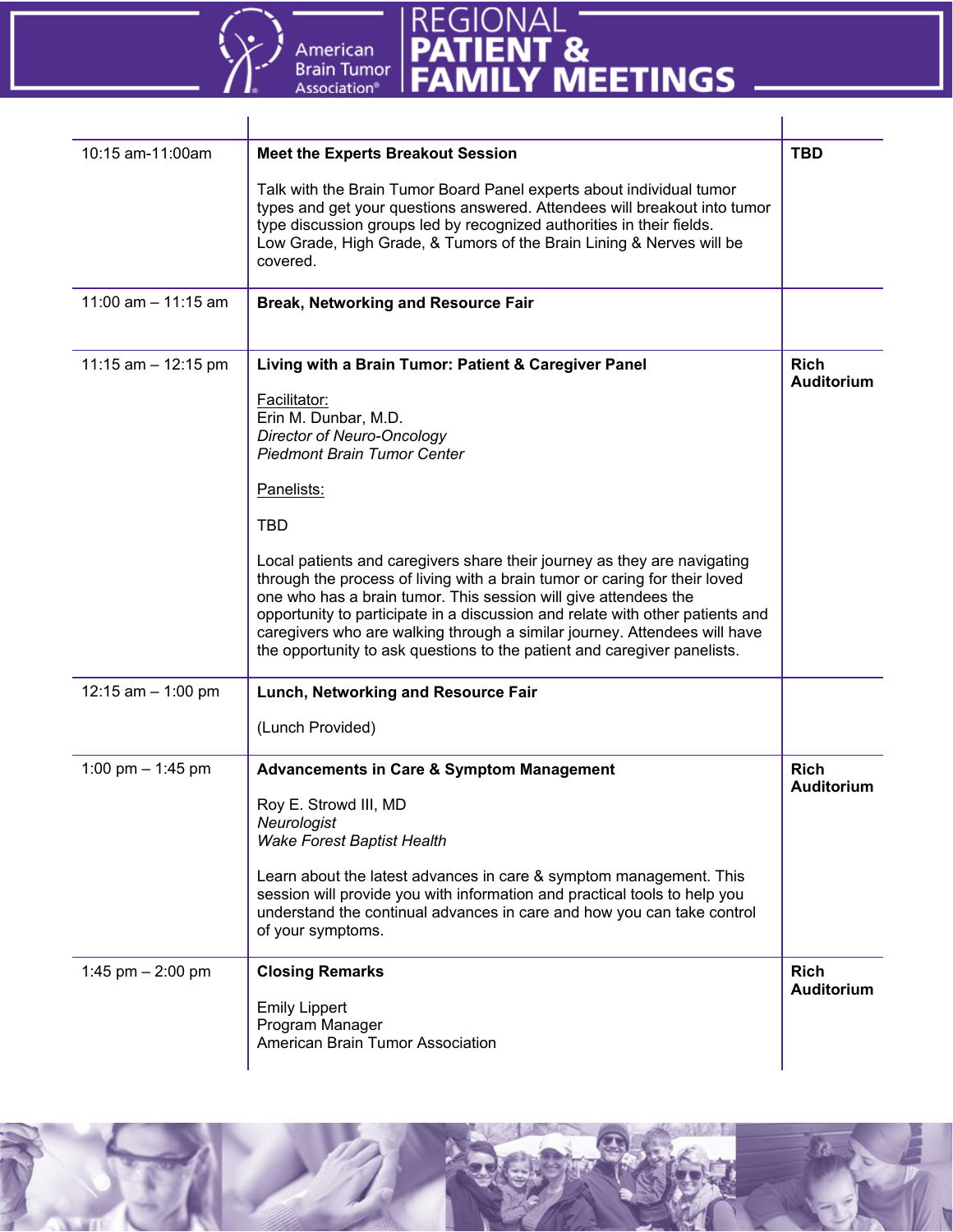

#### **RESOURCE FAIR**

In addition to the program sessions, we encourage you to visit the resource fair for local and regional brain tumor resources and support, including treatment centers, support groups and allied care providers.

The American Brain Tumor Association thanks the following organizations for their support in the resource fair:

The American Brain Tumor Association thanks our generous partners, sponsors, funders and supporters who helped make this meeting possible.



Funded in part by **AbbVie & Genentech**

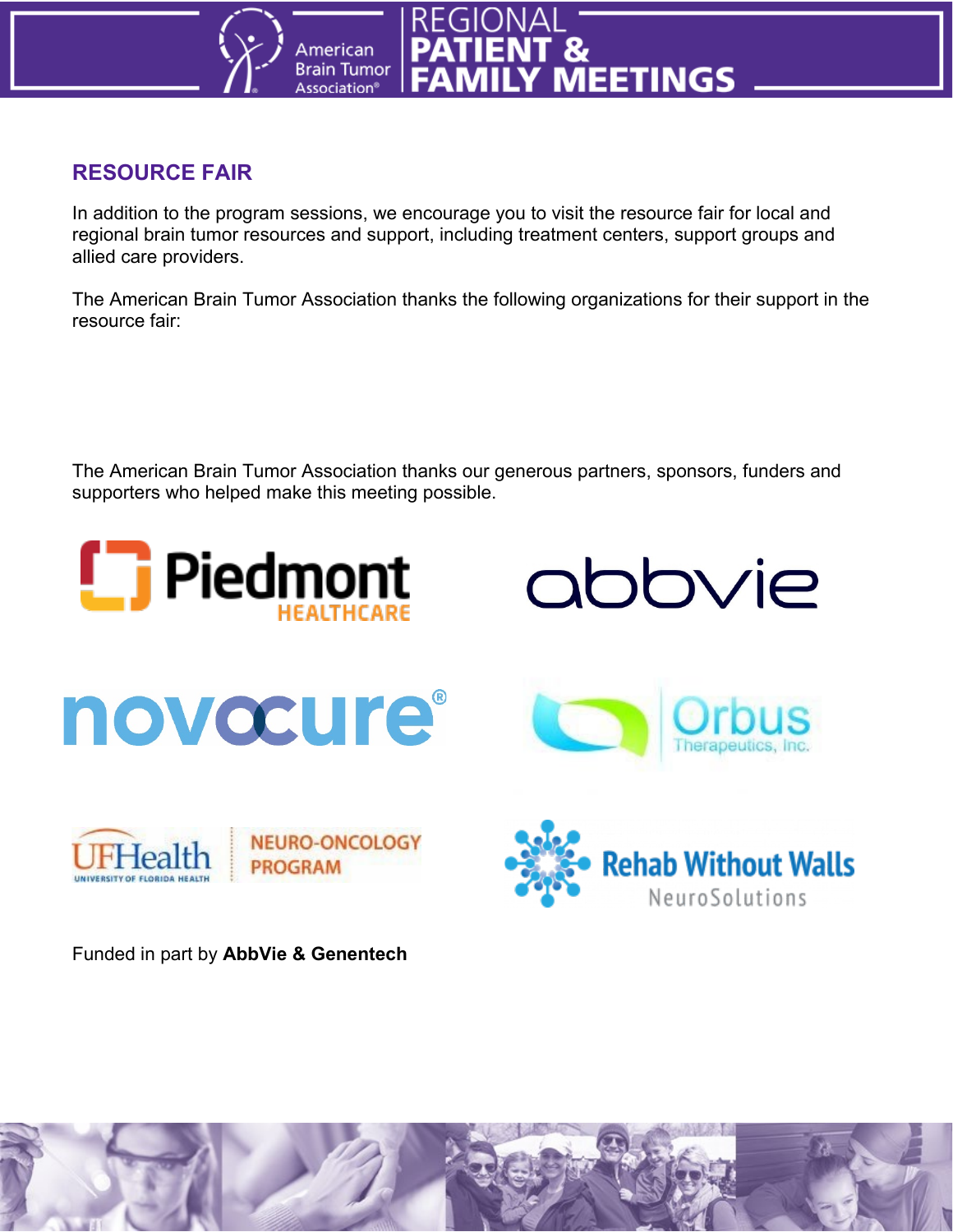

## **PATIENT AND CAREGIVER SUPPORT**

A brain tumor diagnosis can be extremely overwhelming for patients and their loved ones. The ABTA offers support and information about treatments, side effects and the overall progression of the illness.

The ABTA toll-free **CareLine** 1-800-886-ABTA (2282) is staffed by caring professionals who are available Monday – Friday, 8:30 a.m. – 5:00 p.m. CT to help connect patients and caregivers with information and resources that can help support them on their brain tumor journey.

**ABTA Connections** is a 24/7 online support community that links patients, families and friends with each other for support and inspiration.

**TrialConnect™** is a clinical trial matching service that connects brain tumor patients with appropriate clinical trials based on their tumor type and treatment history.

All information can be found www.abta.org.

The ABTA website, www.abta.org, is recognized internationally as a comprehensive and trustworthy source of brain tumor information for patients, caregivers, families and health care professionals. Here you can find information about:

- Adult and pediatric brain tumors anatomy, tumor types, diagnosis, treatment and other helpful information
- Information for the newly diagnosed
- Adult and pediatric caregiver resource centers
- Publications related to tumor types and treatment options
- Educational webinars from nationally-recognized health, medical and scientific experts
- Local resources, including support groups and patient education conferences
- Sharing your brain tumor story and registering for communications that will keep you current on research, treatment developments, and ABTA programs and services

#### **PUBLICATIONS**

The American Brain Tumor Association is a trusted resource for brain tumor patients, caregivers and health care professionals around the country. We offer a wide range of publications that can be accessed and downloaded from our website, or you can request hard copies by calling our CareLine at 800-866-ABTA (2282).

- About Brain Tumors: A Primer for Patients and Caregivers
- Brain Tumors A Handbook for the Newly Diagnosed\*
- Brain Tumor Dictionary\*
- Caregiver Handbook\*

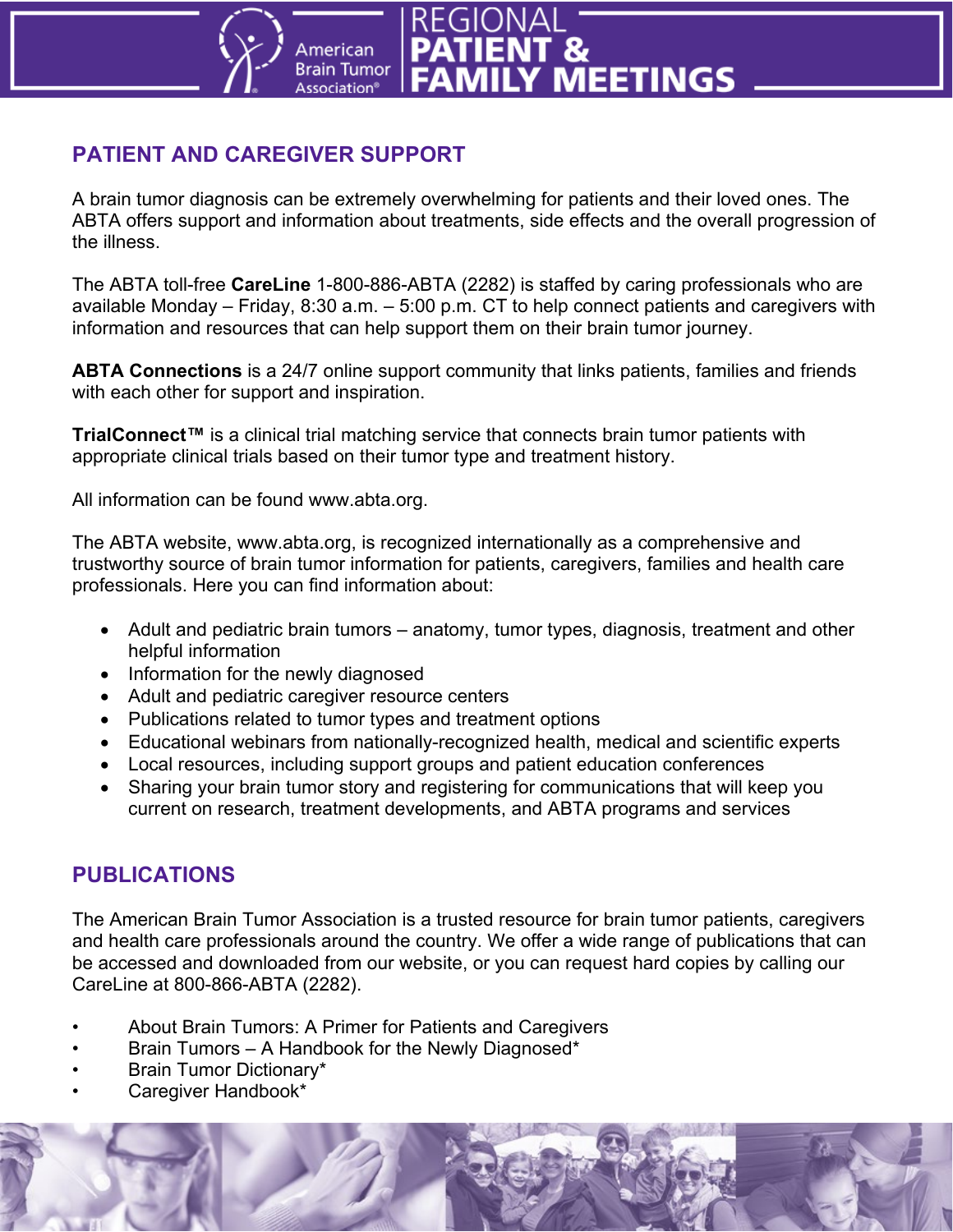

- Returning to Work after a Brain Tumor Diagnosis\*
- Quick Guide to the Family Medical Leave Act\*

#### **Tumor Types**

Ependymoma Glioblastoma and Anaplastic Astrocytoma Medulloblastoma Meningioma Metastatic Brain Tumors Oligodendroglioma and Oligoastrocytoma Pituitary Tumors

*\*These publications are not yet available for download in Spanish.*

#### **Treatments**

**Chemotherapy** Clinical Trials Conventional Radiation Therapy Proton Therapy Stereotactic Radiosurgery\* **Steroids Surgery** 



Connections: www.inspire.com/groups/american-brain-tumor-association